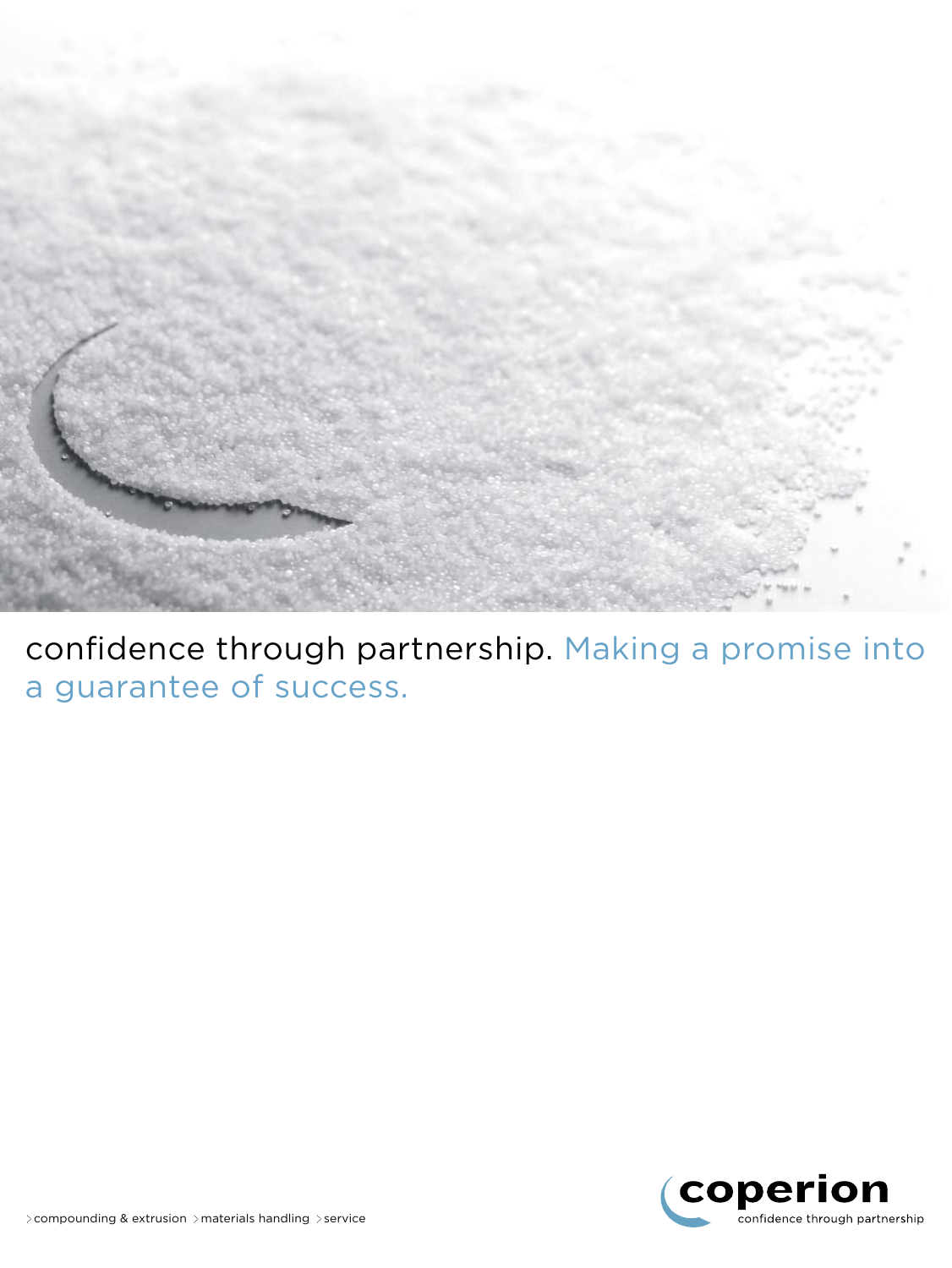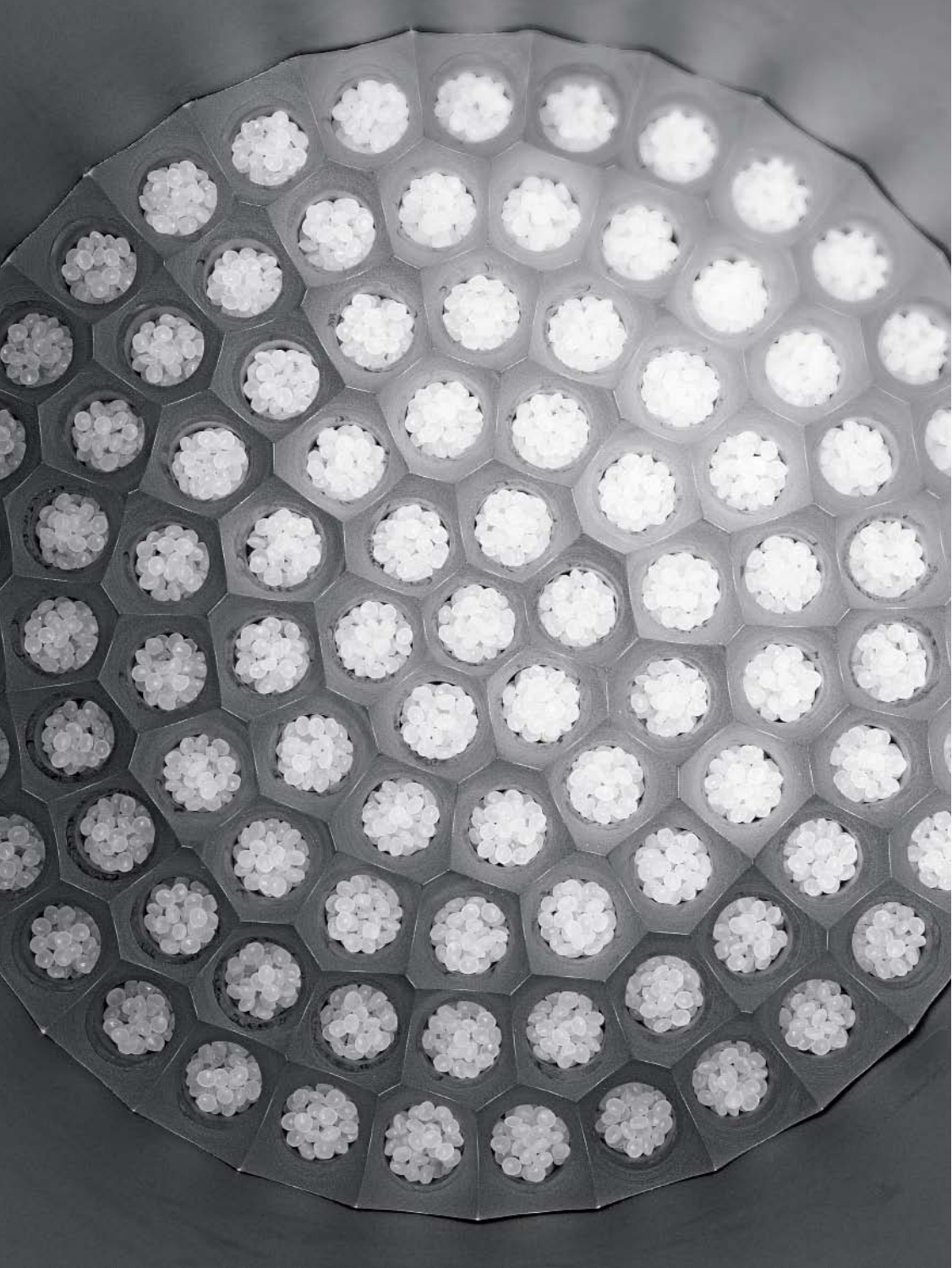# >>Challenge is our motivation and customer satisfaction is our yardstick – based on openness, honesty and reliability. But it is only in conjunction with our experience and expertise that our customers' worldwide projects become what they are: customized projects implemented under agreed conditions. For the market, we design machines and plants. For our customers, we create confidence.

Coperion is the worldwide market and technology leader in compounding & extrusion, materials handling and service – as well as being a partner for global corporations and small to medium-sized enterprises in the plastics, chemicals, food and aluminium industries. As an integrated technology provider, we use our comprehensive system and process expertise to implement individual solutions for compounding technology and bulk materials handling for our customers. This covers the full added value chain of the production process from consultation and planning, through engineering, process optimization, manufacturing, delivery, installation and commissioning to our worldwide service network. We collaborate with our customers on innovative new and further developments of components, machines and systems, forming the basis for long-lasting, successful partnerships in which customer benefit is always to the fore together with efficiency, reliability and quality. **That's what we mean when we say "confidence through partnership".**

## **Facts and figures**

| Compounding systems installed worldwide             | over 10,000        |
|-----------------------------------------------------|--------------------|
| Bulk materials handling systems installed worldwide | over 8.000         |
| Employees worldwide                                 | over 2.100         |
| Network of locations worldwide                      |                    |
| Order intake                                        | > 600 million Euro |
| Revenue                                             | > 600 million Euro |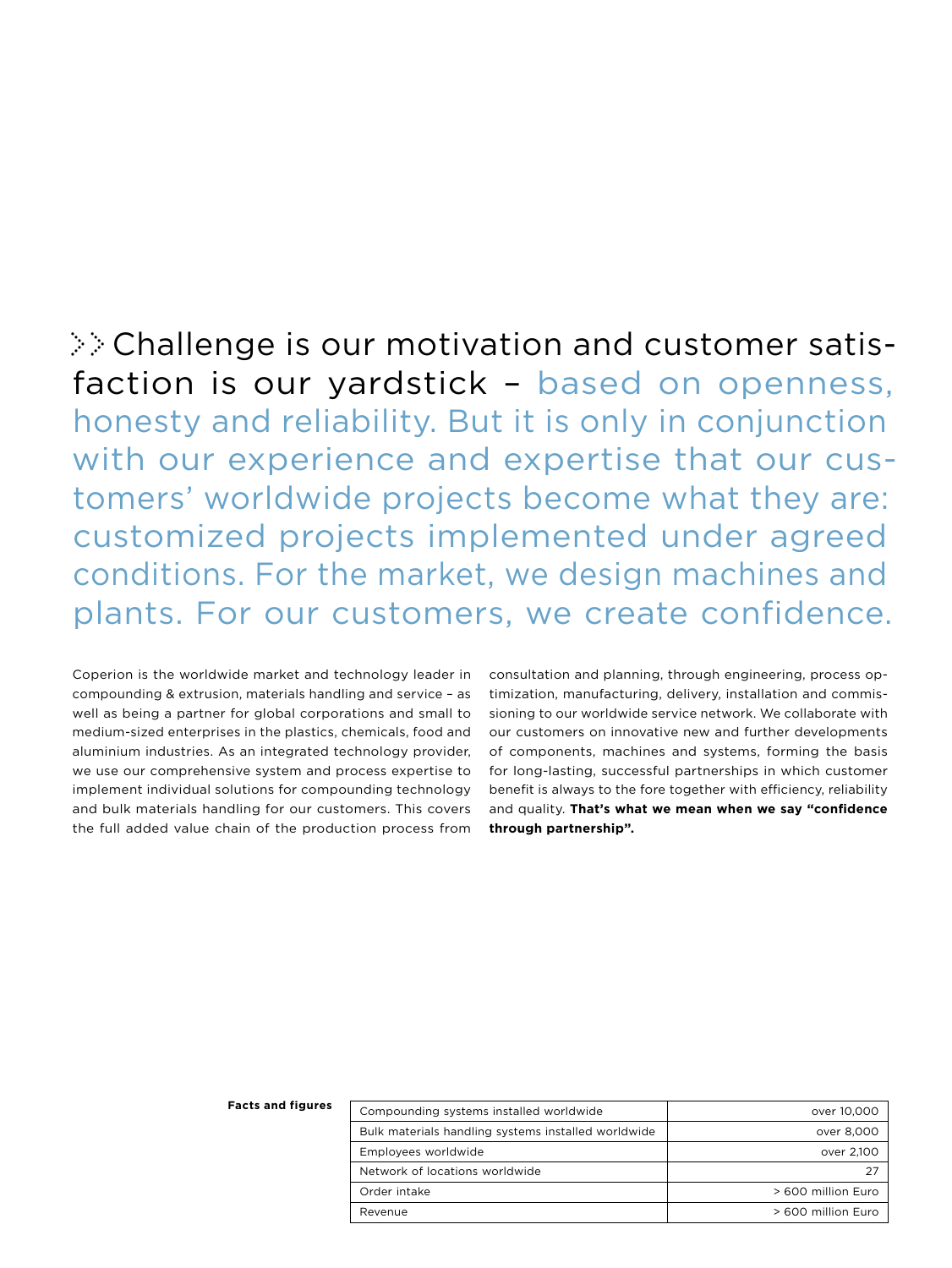>>Project planning of compounding and bulk materials systems for manufacturing polypropylene in the United Arab Emirates >>Modernization of extruders for the plastics industry in Frankfurt, Germany >>Ship unloading of alumina and materials handling for a company producing aluminium in Dubai >> Service assignment for a food company in Houston >>Commissioning of a modular plant for engineering plastics in Shanghai >> Planning and implementation of the world's biggest PVC processing system in Brazil >>Analysis to increase the efficiency of a production plant in Japan >> Commissioning of an STS advanced compounder for making color masterbatches in the USA >> Training of employees on POM compounding lines in China >> Increasing throughput rates by modernization of a ZSK compounder in Brazil >> Delivery of hygienic components for the baby food production in Switzerland >>High clean application plants for producing XLDPE in Norway >>Service consulting relating to extruders, powder and pellet handling systems for processing HDPE in Russia >> Maintenance of a ZSK 18 laboratory twin-screw extruder in the Netherlands >>Installation of high-pressure rotary valves for conveying of PTA in Belgium >>ZSK MEGAvolume PLUS compounder for processing powder coating in Spain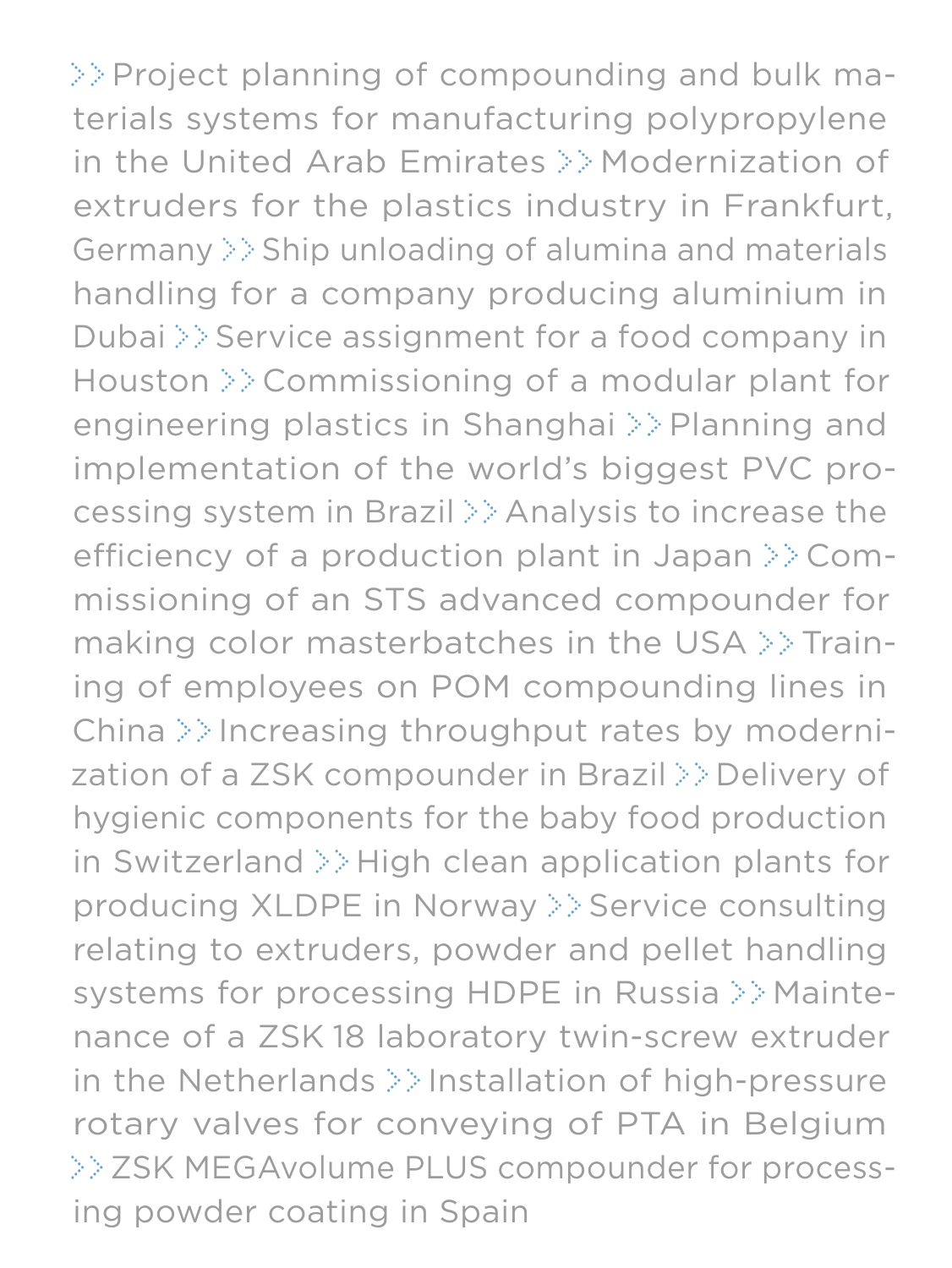

























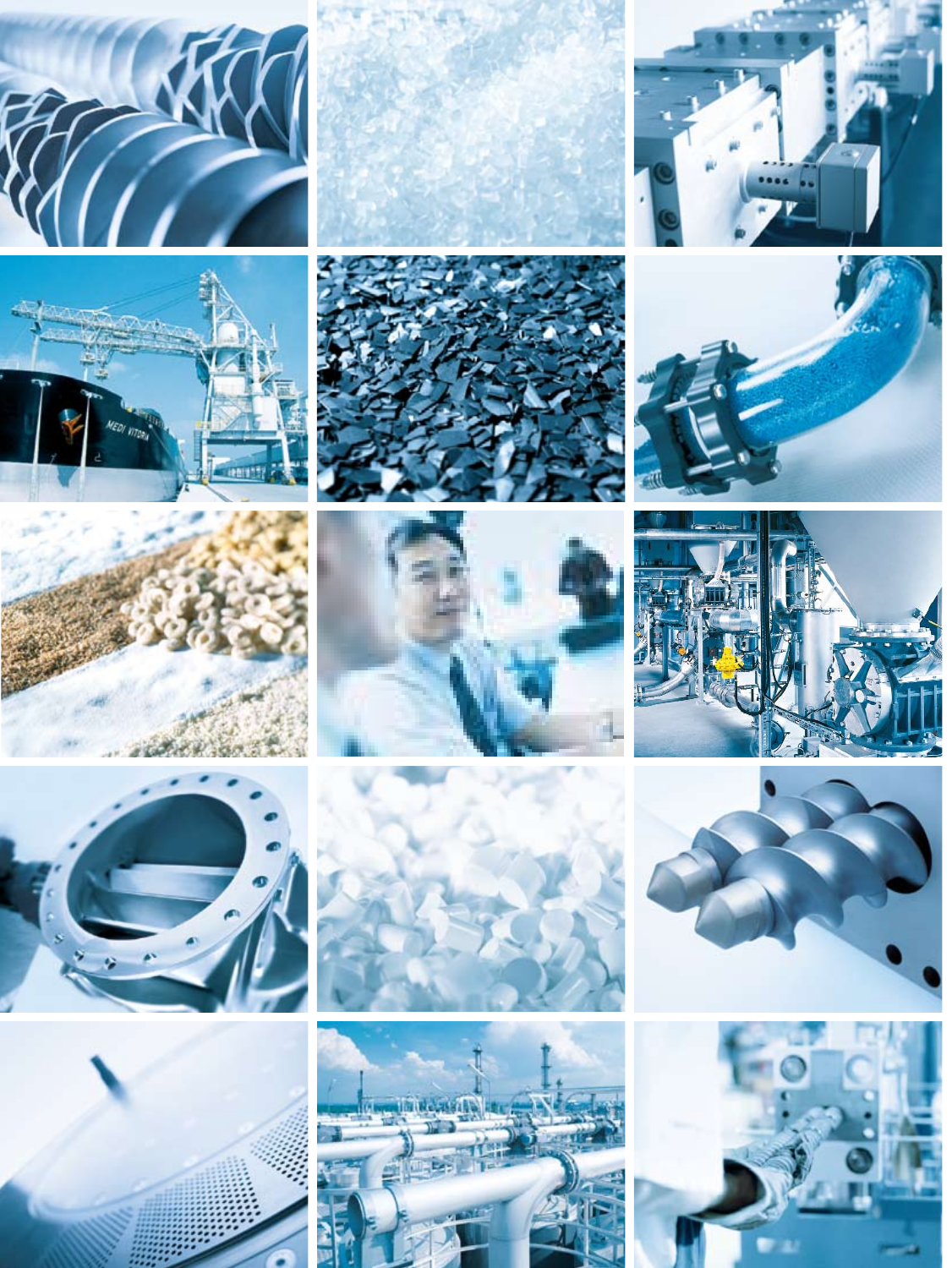>>Clear structures for fast, efficient and reliable solutions. The close cooperation of the three Coperion Competence Centers gives our customers the confidence of receiving the optimum solution for every project within the shortest possible time.

## >**compounding & extrusion**

Toothbrushes, plastics parts in cars, powder-coated car wheel rims, wall plugs, cable insulations, shoe soles, sealants, window profiles, packing materials … The list of ordinary everyday products whose raw materials were processed on Coperion's extruders or systems could be continued without end. As a pioneer in the development of the closely intermeshing, co-rotating twin-screw extruder, we have unique expertise. From special applications on a laboratory scale all the way up to industrialscale production, we plan and implement individually-adapted systems with highest throughput rates at maximum efficiency for all compounding tasks.

## >**materials handling**

Hand in hand we create customized plants and sub-systems for treating and handling bulk materials. Quality is our benchmark when conveying, elutriating, homogenizing, storing, dosing or thermally treating powders and pellets. Our project management team has a broad engineering base with all the necessary specialist disciplines to react to specific requirements when realizing a system or individual process steps. Our intensive research into and development of new technologies means we set industry standards with innovative processes and process components from our own production.

## >**service**

We understand that service for technically demanding products such as compounding or bulk materials handling systems is more than just a matter of maintenance and repair. We dedicate ourselves daily to demonstrating our reliability, efficiency and expertise to give our customers a competitive edge in difficult markets. Our service structure, consisting of 27 efficient service centers and more than 250 service technicians all over the world, enables us to act quickly and directly wherever our customers need us. Already during installation and commissioning of a machine or plant a service team is on-site. Maintenance, spare parts service, service consulting, training and modernization – we use our experience and expertise to benefit our customers.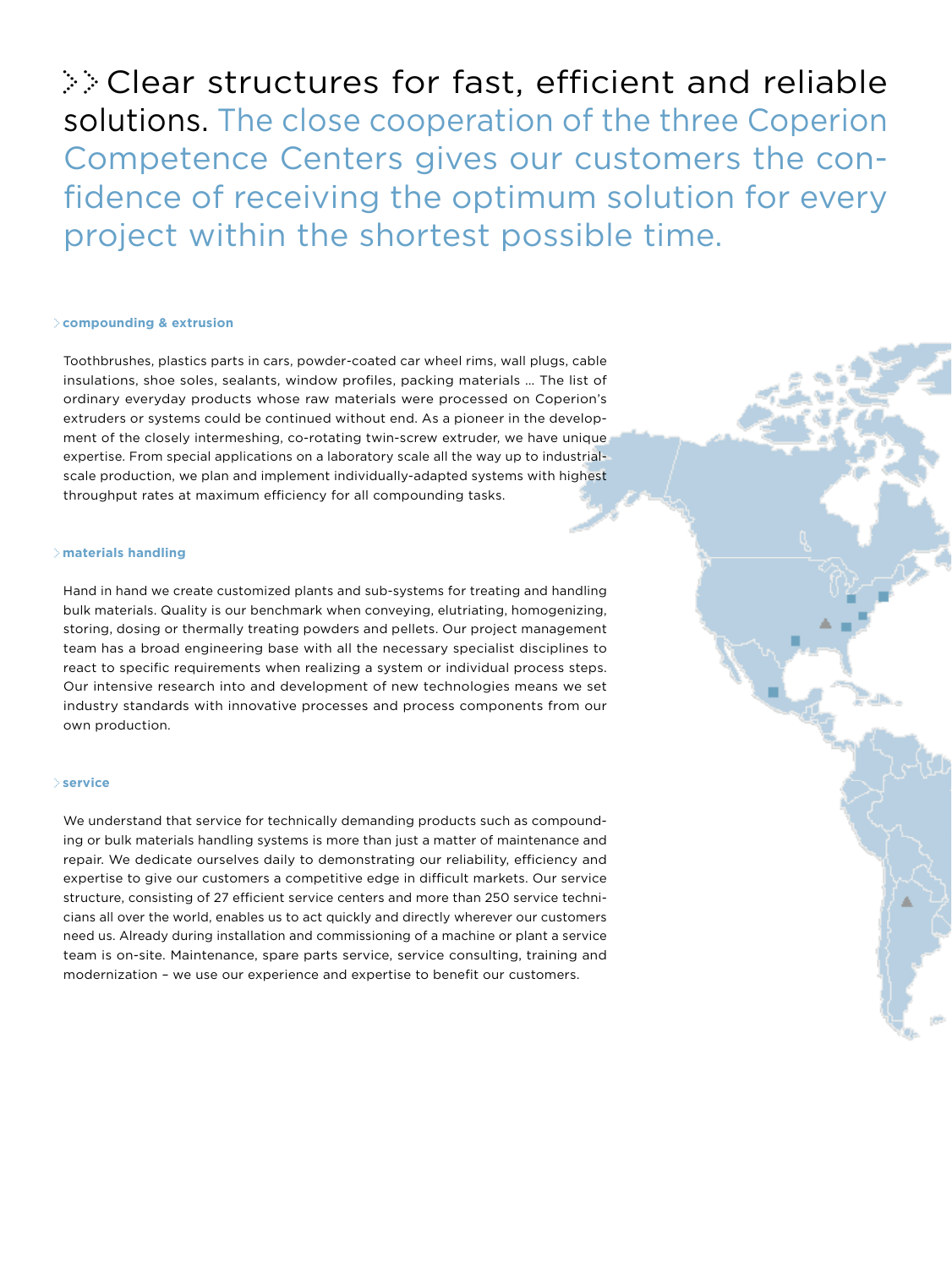**Wherever you may be, you will find us, too.** We think that being able to act quickly and expertly is also important for a good partnership. With our total of 27 locations and over 30 agencies around the globe, we have a network to ensure direct contact with our customers. Our specialists and local partners speak your language and are extremely familiar with local customs – because confidence is born when you understand your partner.



- **Headquarters** Stuttgart, Germany
- **Competence Center**  Compounding & Extrusion Stuttgart, Germany
- >Materials Handling Weingarten, Germany >Service
- Stuttgart, Germany

## **Coperion companies and offices**

Offenbach, Germany Vellmar, Germany Wesseling, Germany Brühl, Germany Niederfüllbach, Germany Leipzig, Germany Niel, Belgium Lyon, France Ferrara, Italy Milano, Italy Moscow, Russian Federation Huddinge, Sweden Barcelona, Spain Bramhall, United Kingdom Ramsey, NJ, USA Houston, TX, USA Wytheville, VA, USA Bay Village, OH, USA Mooresville, NC, USA

Naucalpan, Juárez, Mexico Nanjing, China Shanghai, China Guangzhou, China Beijing, China Yuyao, Zhejiang Province, China Chengdu, China Zibo, Shandong Province, China Shenyang, China Singapore Taipei, Taiwan Tokyo, Japan Noida, India Mumbai, India São Paulo, Brazil

#### **Agencies**

Aartselaar, Belgium Vleuten, The Netherlands Fredericia, Denmark Porsgrunn, Norway Reykjavík, Iceland Milan, Italy Vienna, Austria Graz, Austria Geneva, Switzerland Athens, Greece Istanbul, Turkey Wrocław, Poland Trutnov, Czech Republic Sofia, Bulgaria Bucharest, Romania Praha, Slowakia Budapest, Hungary Dunaharaszti, Hungary Moscow, Russian Federation Paducah, KY, USA San Martin, Argentina Sydney, Australia Clontarf, Australia Edwardstown, Australia Victoria, Australia Ho Chi Minh City, Vietnam Taoyuan County, Taiwan Bangkok, Thailand Bekasi, Indonesia Kuala Terengganu, Malaysia Seoul, South Korea Singapore Abu Dhabi, UAE Jubail, Saudi Arabia Hawalli, Kuwait Cairo, Egypt Haifa, Israel Rosh-Ha'ain, Israel